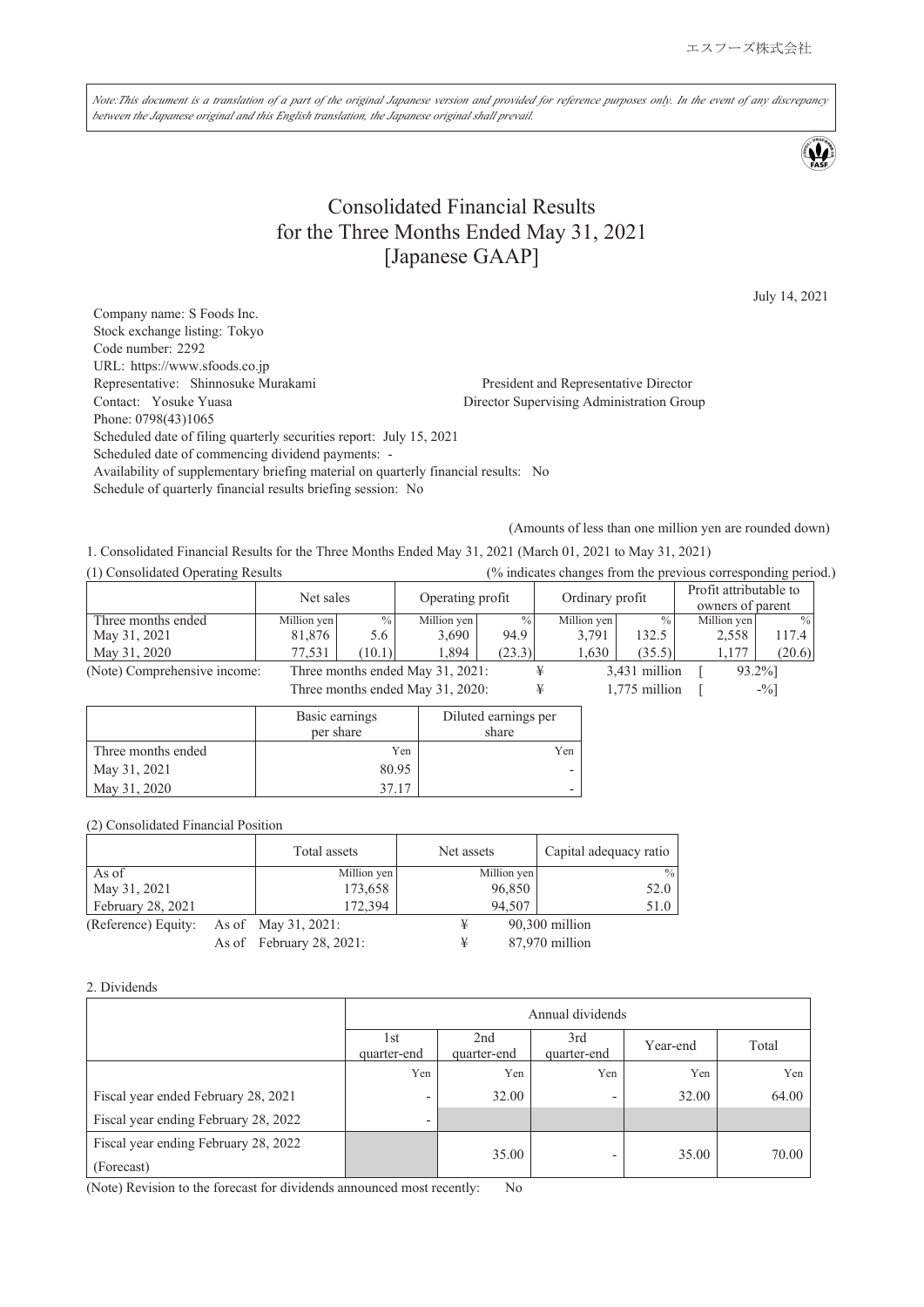3. Consolidated Financial Results Forecast for the Fiscal Year Ending February 28, 2022(March 01, 2021 to February 28, 2022)

|  |  | (% indicates changes from the previous corresponding period.) |  |
|--|--|---------------------------------------------------------------|--|
|  |  |                                                               |  |

|           | Net sales   | Operating profit |     |                 | Ordinary profit | Profit attributable  <br>to owners of parent |               | Basic earnings per<br>share |
|-----------|-------------|------------------|-----|-----------------|-----------------|----------------------------------------------|---------------|-----------------------------|
|           | Million yen | $%$ Million yen  |     | $%$ Million yen |                 | % Million yen                                | $\frac{0}{0}$ | Yen.                        |
| Full year | 340,000     | 12.700           | 0.7 | 13.000          |                 | 8.000                                        | (19.7)        | 253.09                      |

(Note) Revision to the financial results forecast announced most recently: No

<sup>\*</sup> Notes:

|            |                          | (1) Changes in significant subsidiaries during the three months ended May 31, 2021<br>(changes in specified subsidiaries resulting in changes in scope of consolidation):<br>N <sub>0</sub>       |     |  |
|------------|--------------------------|---------------------------------------------------------------------------------------------------------------------------------------------------------------------------------------------------|-----|--|
| New        |                          | (Company name:                                                                                                                                                                                    |     |  |
| Exclusion: | $\overline{\phantom{a}}$ | (Company name:                                                                                                                                                                                    |     |  |
|            |                          | (2) Accounting policies adopted specially for the preparation of quarterly consolidated financial statements:                                                                                     | Yes |  |
|            |                          | (3) Changes in accounting policies, changes in accounting estimates and retrospective restatement<br>$\frac{1}{1}$ Changes in accounting policies due to the revision of accounting standards: No |     |  |

1) Changes in accounting policies due to the revision of accounting standards: No

2) Changes in accounting policies other than 1) above: No

3) Changes in accounting estimates: No

4) Retrospective restatement: No

(4) Total number of issued shares (common shares)

|                    | 1) Total number of issued shares at the end of the period (including treasury shares): |
|--------------------|----------------------------------------------------------------------------------------|
| May 31, 2021:      | 32,267,721 shares                                                                      |
| February 28, 2021: | 32,267,721 shares                                                                      |

| 2) Total number of treasury shares at the end of the period: |  |
|--------------------------------------------------------------|--|

| May 31, 2021:      | 658,817 shares |
|--------------------|----------------|
| February 28, 2021: | 658,707 shares |

| 3) Average number of shares during the period: |                   |  |
|------------------------------------------------|-------------------|--|
| Three months ended May 31, 2021:               | 31,608,919 shares |  |
| Three months ended May 31, 2020:               | 31,669,469 shares |  |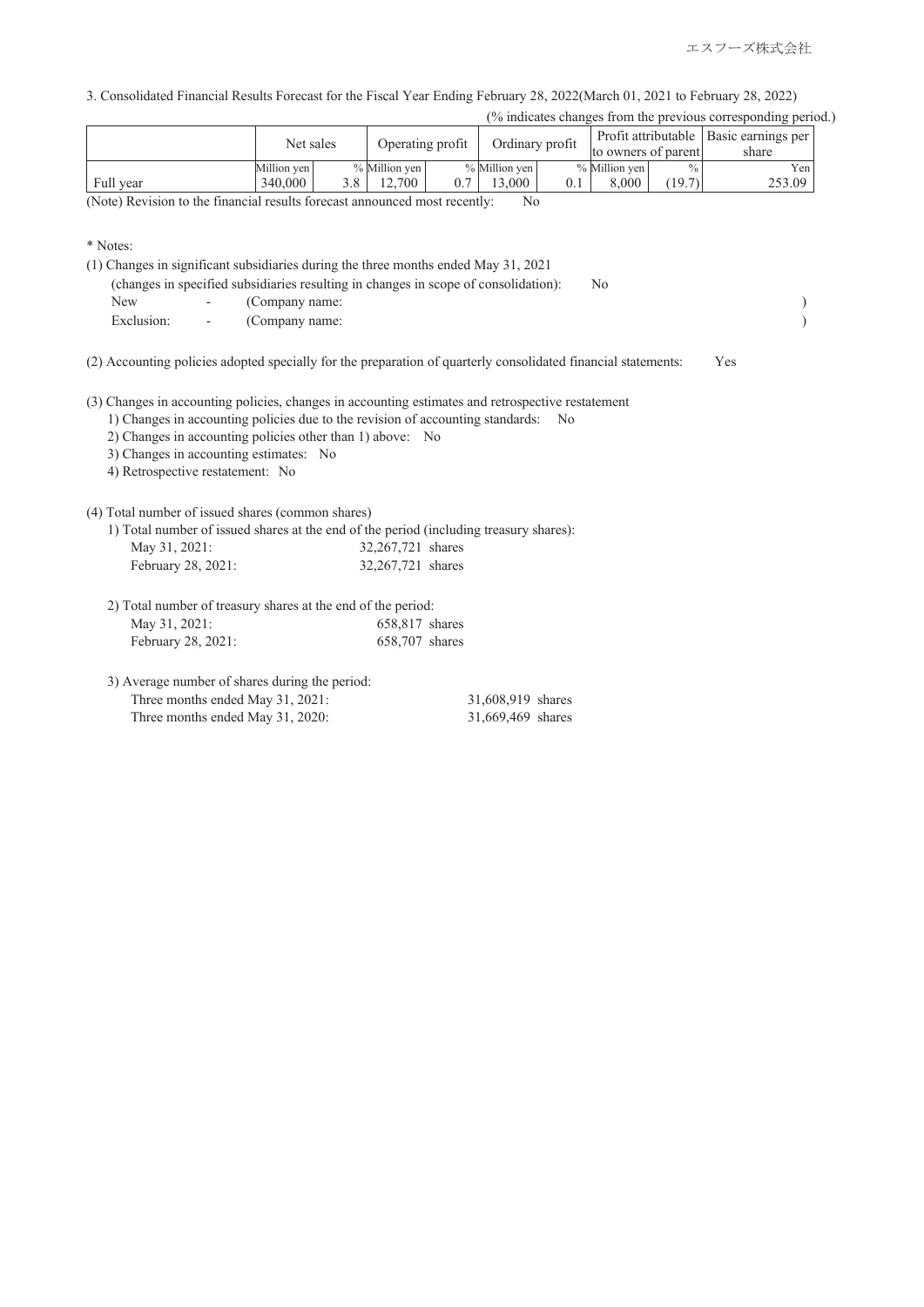#### Quarterly Consolidated Financial Statements

### Quarterly Consolidated Balance Sheets

|                                       |                        | (Million yen)     |
|---------------------------------------|------------------------|-------------------|
|                                       | As of February 28,2021 | As of May 31,2021 |
| Assets                                |                        |                   |
| Current assets                        |                        |                   |
| Cash and deposits                     | 40,284                 | 37,419            |
| Notes and accounts receivable - trade | 32,754                 | 31,316            |
| Merchandise and finished goods        | 20,286                 | 24,224            |
| Work in process                       | 1,630                  | 1.664             |
| Raw materials and supplies            | 3,965                  | 3,984             |
| Other                                 | 3,550                  | 4,212             |
| Allowance for doubtful accounts       | (61)                   | (60)              |
| Total current assets                  | 102,409                | 102,761           |
| Non-current assets                    |                        |                   |
| Property, plant and equipment         |                        |                   |
| Buildings and structures              | 55,371                 | 56,091            |
| Accumulated depreciation              | (25,795)               | (26, 607)         |
| Buildings and structures, net         | 29,575                 | 29,484            |
| Land                                  | 15,152                 | 15,241            |
| Other                                 | 34,501                 | 35,364            |
| Accumulated depreciation              | (23, 676)              | (24, 418)         |
| Other, net                            | 10,825                 | 10,945            |
| Accumulated impairment loss           | (3,162)                | (3,238)           |
| Total property, plant and equipment   | 52,391                 | 52,432            |
| Intangible assets                     |                        |                   |
| Goodwill                              | 100                    | 389               |
| Other                                 | 537                    | 566               |
| Total intangible assets               | 637                    | 956               |
| Investments and other assets          |                        |                   |
| Investment securities                 | 13,220                 | 13.482            |
| Retirement benefit asset              | 118                    | 124               |
| Other                                 | 3,823                  | 4,102             |
| Allowance for doubtful accounts       | (206)                  | (200)             |
| Total investments and other assets    | 16,955                 | 17,509            |
| Total non-current assets              | 69,984                 | 70,897            |
| Total assets                          | 172,394                | 173,658           |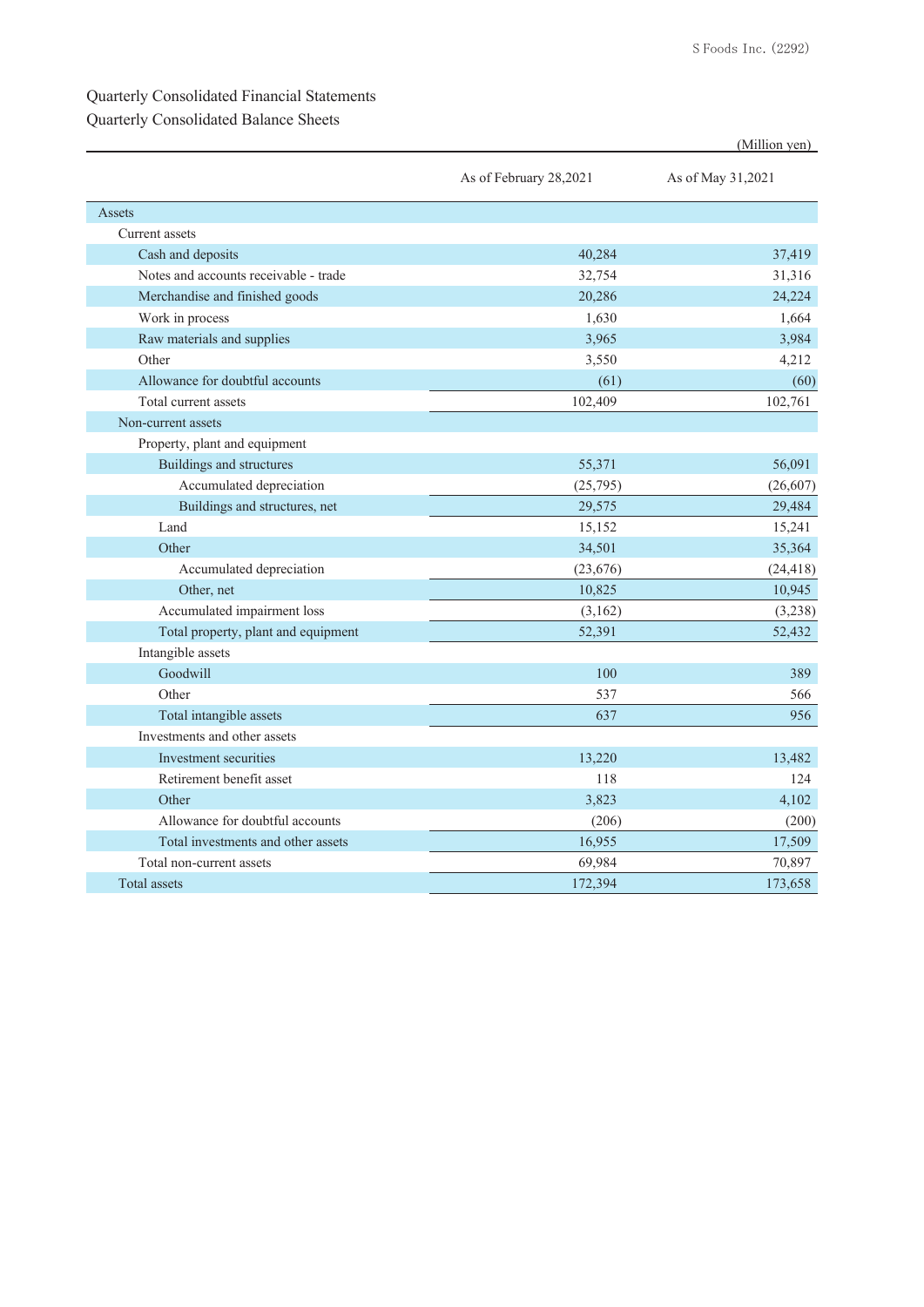|                                                                         |                        | (Million yen)     |  |
|-------------------------------------------------------------------------|------------------------|-------------------|--|
|                                                                         | As of February 28,2021 | As of May 31,2021 |  |
| Liabilities                                                             |                        |                   |  |
| Current liabilities                                                     |                        |                   |  |
| Notes and accounts payable - trade                                      | 24,032                 | 26,929            |  |
| Short-term borrowings                                                   | 7,825                  | 8.688             |  |
| Income taxes payable                                                    | 3,578                  | 1,202             |  |
| Provision for bonuses                                                   | 1,023                  | 1,480             |  |
| Other                                                                   | 12,107                 | 10,460            |  |
| Total current liabilities                                               | 48,568                 | 48,760            |  |
| Non-current liabilities                                                 |                        |                   |  |
| Bonds payable                                                           | 550                    | 500               |  |
| Long-term borrowings                                                    | 24,052                 | 22,932            |  |
| Provision for retirement benefits for directors (and<br>other officers) | 220                    | 159               |  |
| Retirement benefit liability                                            | 1,928                  | 1,927             |  |
| Other                                                                   | 2,568                  | 2,528             |  |
| Total non-current liabilities                                           | 29,319                 | 28,047            |  |
| <b>Total liabilities</b>                                                | 77,887                 | 76,808            |  |
| Net assets                                                              |                        |                   |  |
| Shareholders' equity                                                    |                        |                   |  |
| Share capital                                                           | 4.298                  | 4.298             |  |
| Capital surplus                                                         | 18,723                 | 18,723            |  |
| Retained earnings                                                       | 62,805                 | 64,352            |  |
| Treasury shares                                                         | (414)                  | (414)             |  |
| Total shareholders' equity                                              | 85,412                 | 86,959            |  |
| Accumulated other comprehensive income                                  |                        |                   |  |
| Valuation difference on available-for-sale<br>securities                | 2,826                  | 3,001             |  |
| Deferred gains or losses on hedges                                      | (3)                    | 34                |  |
| Foreign currency translation adjustment                                 | (281)                  | 289               |  |
| Remeasurements of defined benefit plans                                 | 15                     | 14                |  |
| Total accumulated other comprehensive income                            | 2,557                  | 3,340             |  |
| Non-controlling interests                                               | 6,536                  | 6,550             |  |
| Total net assets                                                        | 94,507                 | 96,850            |  |
| Total liabilities and net assets                                        | 172,394                | 173,658           |  |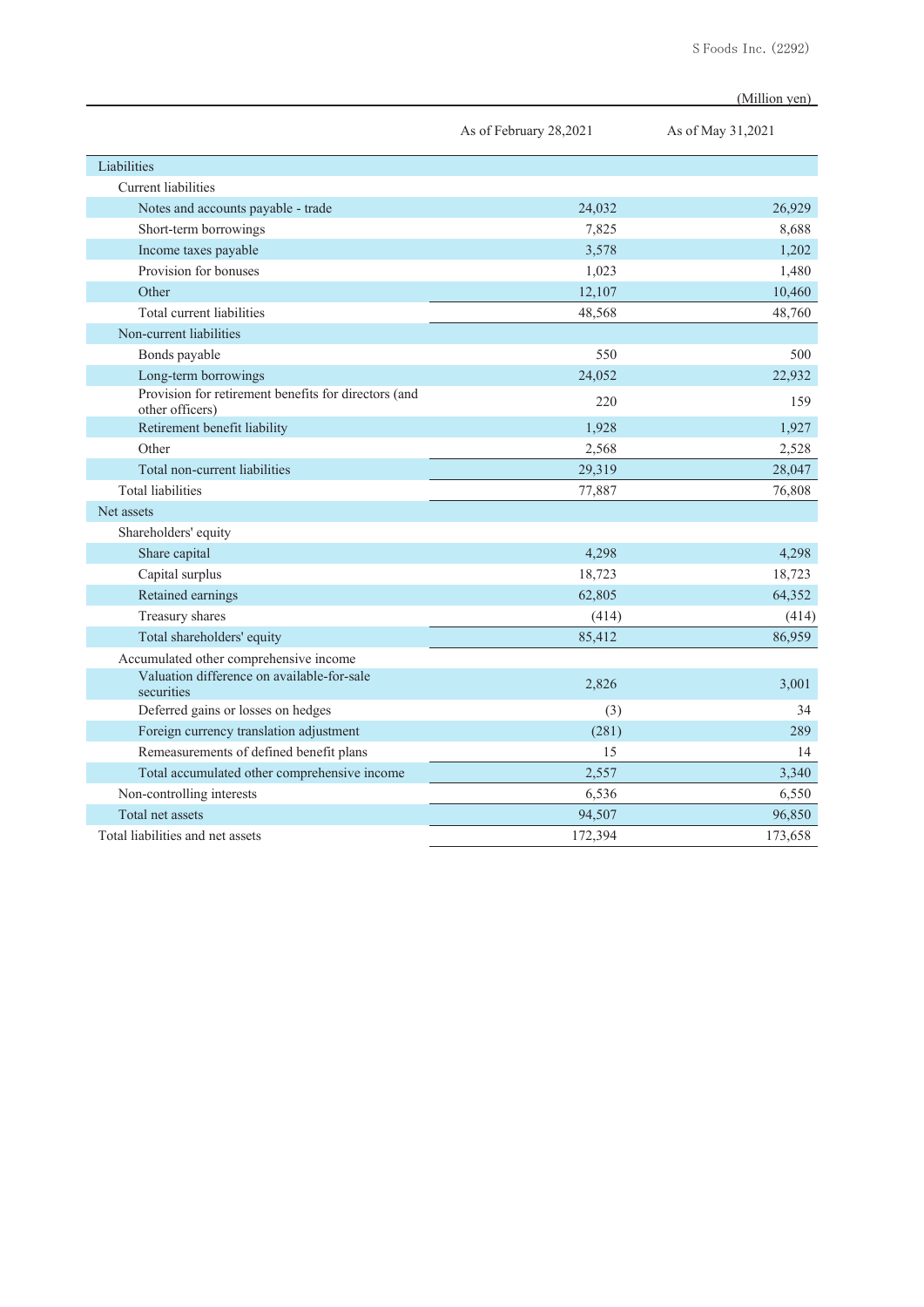## Quarterly Consolidated Statements of Income and Comprehensive Income

Quarterly Consolidated Statements of Income (For the three months)

|                                                                  |                                           | (Million yen)                             |
|------------------------------------------------------------------|-------------------------------------------|-------------------------------------------|
|                                                                  | For the three months<br>ended May 31,2020 | For the three months<br>ended May 31,2021 |
| Net sales                                                        | 77,531                                    | 81,876                                    |
| Cost of sales                                                    | 66,002                                    | 68,843                                    |
| Gross profit                                                     | 11,529                                    | 13,032                                    |
| Selling, general and administrative expenses                     | 9,634                                     | 9,341                                     |
| Operating profit                                                 | 1,894                                     | 3,690                                     |
| Non-operating income                                             |                                           |                                           |
| Interest income                                                  | 18                                        | $\overline{4}$                            |
| Dividend income                                                  | $\overline{4}$                            | 7                                         |
| Rental income from buildings                                     | 36                                        | 33                                        |
| Share of profit of entities accounted for using equity<br>method | $\tau$                                    | $\mathbf{0}$                              |
| Other                                                            | 115                                       | 156                                       |
| Total non-operating income                                       | 183                                       | 201                                       |
| Non-operating expenses                                           |                                           |                                           |
| Interest expenses                                                | 68                                        | 66                                        |
| Arrangement fee                                                  | 106                                       |                                           |
| Foreign exchange losses                                          | 208                                       |                                           |
| Rent cost                                                        | 26                                        | 11                                        |
| Other                                                            | 37                                        | 22                                        |
| Total non-operating expenses                                     | 446                                       | 101                                       |
| Ordinary profit                                                  | 1,630                                     | 3,791                                     |
| Extraordinary income                                             |                                           |                                           |
| Gain on sales of non-current assets                              | 695                                       | $\overline{0}$                            |
| Gain on sales of investment securities                           |                                           | $\overline{0}$                            |
| Subsidy income                                                   | 184                                       | 150                                       |
| Compensation income                                              | 3                                         | $\mathbf{1}$                              |
| Total extraordinary income                                       | 883                                       | 152                                       |
| <b>Extraordinary losses</b>                                      |                                           |                                           |
| Loss on disposal of non-current assets                           | 13                                        | 6                                         |
| <b>Impairment</b> loss                                           | 8                                         | $\overline{0}$                            |
| Loss on store closings                                           | $10\,$                                    | $\boldsymbol{0}$                          |
| Loss on temporary store closings                                 | 5                                         | 98                                        |
| Loss on tax purpose reduction entry of non-current<br>assets     | 181                                       |                                           |
| Total extraordinary losses                                       | 219                                       | 106                                       |
| Profit before income taxes                                       | 2,294                                     | 3,837                                     |
| Income taxes                                                     | 931                                       | 1,189                                     |
| Profit                                                           | 1,362                                     | 2,648                                     |
| Profit attributable to non-controlling interests                 | 185                                       | 89                                        |
| Profit attributable to owners of parent                          | 1,177                                     | 2,558                                     |